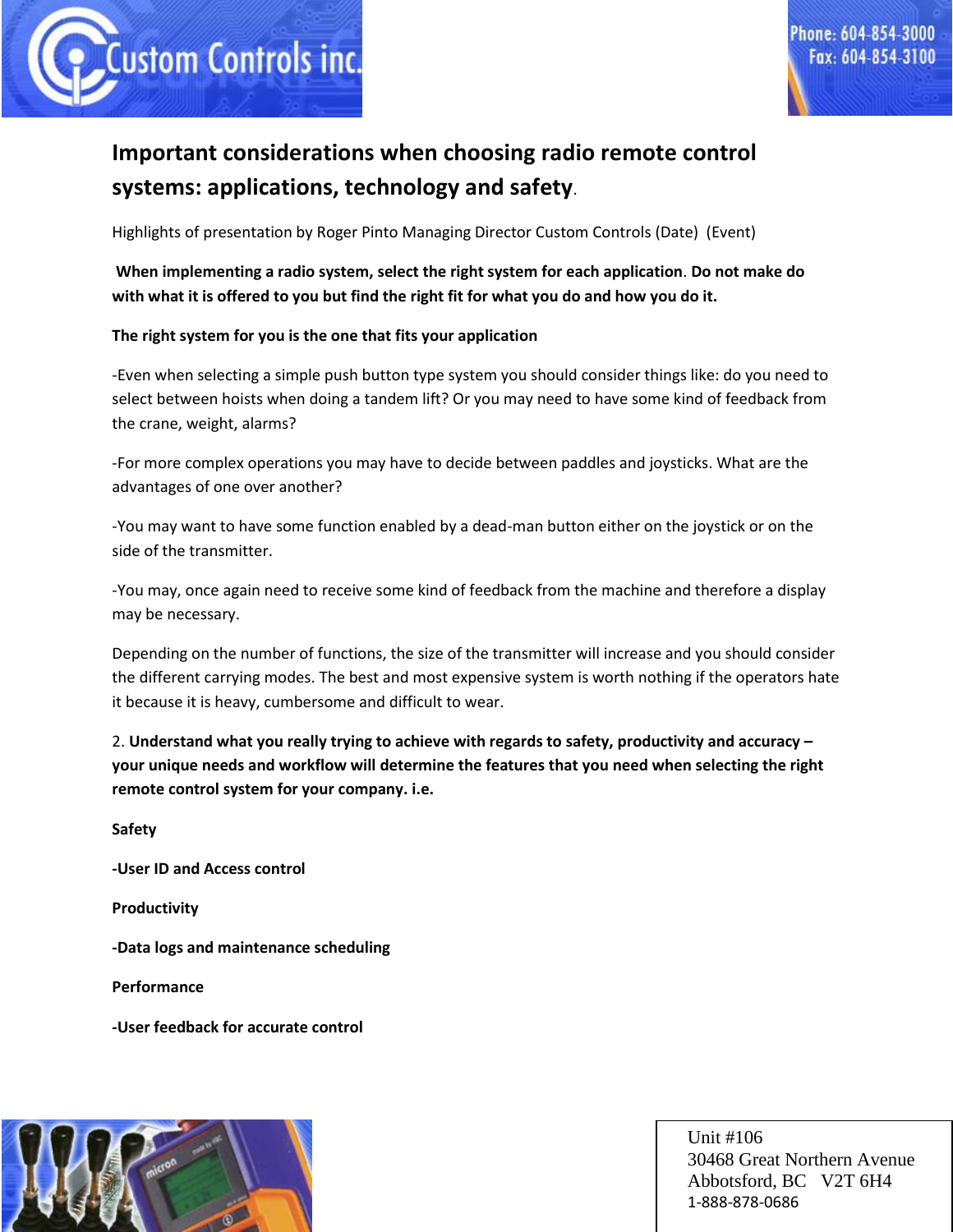

**Safety Concerns and appropriate features-Do you need to restrict whom and where the equipment is operated?**

Intelligent Rollover Bar



The use of a SMART CARD, or a similar digital ID device, will allow you full control over access as well as creating different access levels. This SMART CARD looks like a regular credit card or access card commonly used to enter restricted areas.

- User identification via HBC Smart Card
- Restriction of safety functions to authorized personnel only
- Several possible levels / access possibilities
- Function Master Smart Card
- Lock safety commands
- No additional key switch is necessary
- Operator starts with start sequence
- Master starts with HBC Smart Card
- The right SMART CARD will allow not only to start up of the transmitter, but since it contains the user ID as well it will immediately setup the system accordingly to the access level for a specific operator, i.e reduce speed operation or lock out of specific functions.

This simple device eliminates the need for masterkeys and or lockout keys previously necessary lowering costs.

#### **Other concerns:**

- Do you need to log loads, operating and maintenance cycles?
- In combination with the SMART CARD, a DATALOGGER will record operating cycles, the operator ID, how long the machine was operated…etc.



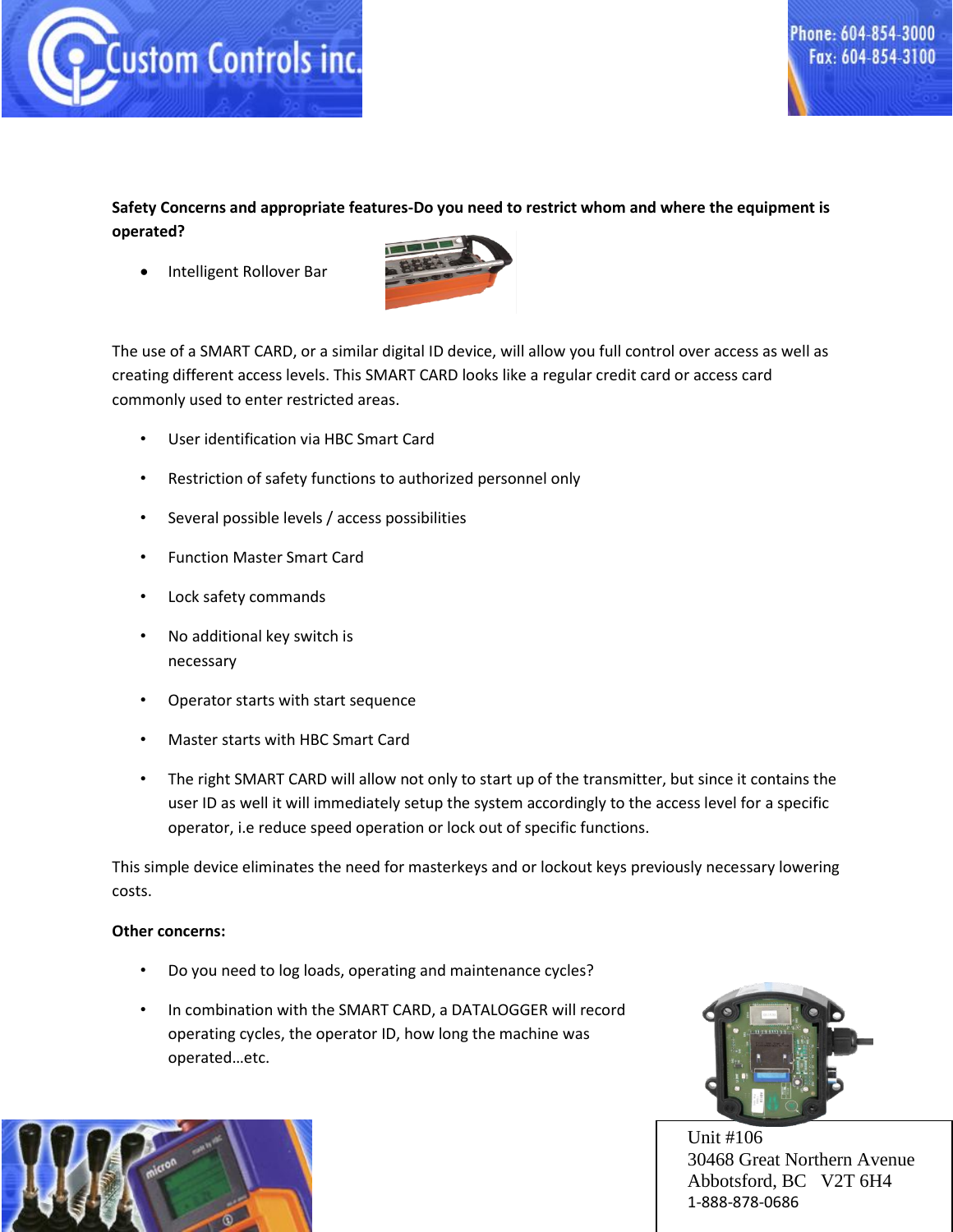

- Real-time data logging
- Controlling traceability referring to user habits
- Machine use analysis / visualization
- Combinable with user identification
- Datalogger is connected to the receiver via CAN interface
- Datalogger contains a real-time clock
- SD-card for storing user-specific data and machine operations in real-time

#### **Do you need to log operating cycles, loads, and maintenance cycles?**

- This data is time stamp allowing real time traceability of user habits and working cycles.
- The DATALOGGER will be connected to the receiver and will write the information onto an SD card, using the same tested and true technology as you can find on a digital camera, making it a very simple and robust device.

## **Transferring and interpreting important data from the Datalogger.**

## **Download data via Bluetooth® to the PC**

- Easy read-out from the ground
- No climbing on the crane



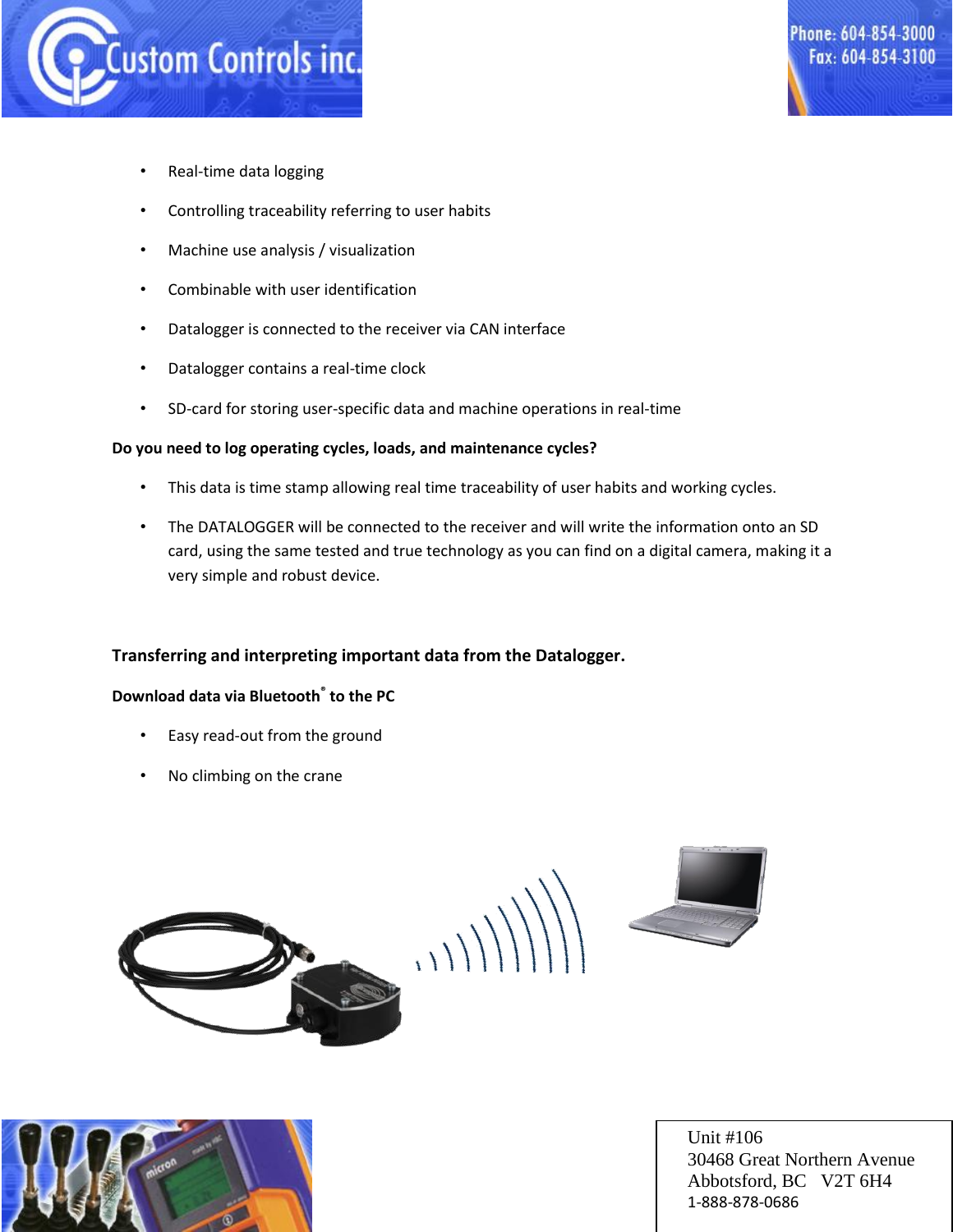

## **Additional storage capacity is being added by Custom Controls to increase the quality and quantity of important data i.e.**

- Number of hoist operating cycles
- Number of overloads (status counter)
- Handled payloads in each operating cycle
- Loaded hoist time in motion and respective load
- Unloaded hoist time in motion and dead-load

## **Do you need to display information and or monitor machine alarms**?

This is even more important when operating machines remotely, where we do not have the luxury of the "seat of the pants" feedback. The answer lies in multiple displays that separate information related to different aspect of the machines, engine, hydraulics, loads…etc.

Sometimes this information needs to be more dynamic and the use of larger screens with actual depictions of the machine are better and more efficient.

## **Do you need to display information and or monitor machine alarms?**

These changes are easy to make using a "Windows like" interface. The goal is to make user friendly and simple to use.

- **Text and image elements are available by Windows Explorer**
- **Managed like a common mass storage device**





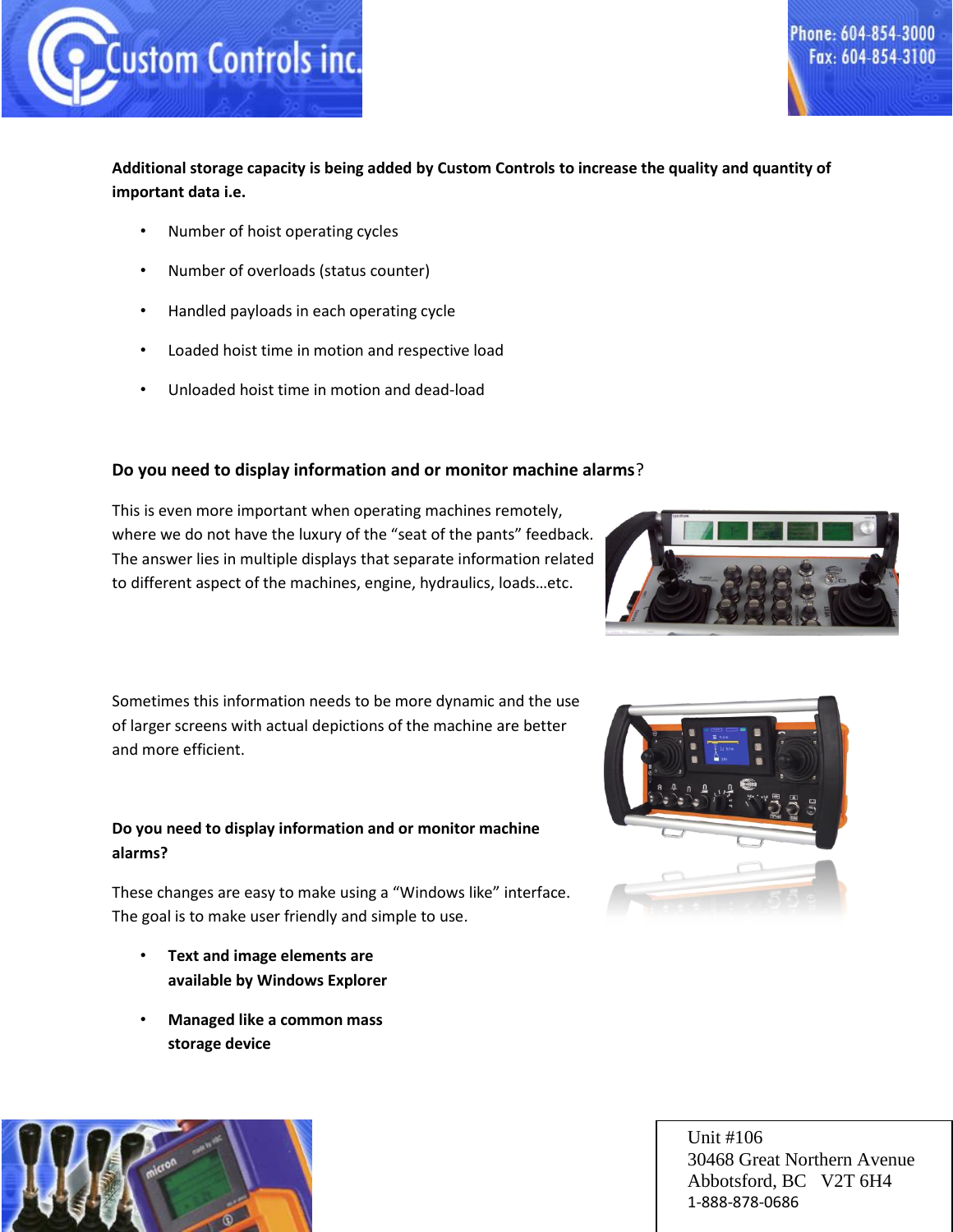

**Tandem Crane Communication: Do you need to have your transmitter operate two cranes at the same time to move heavy loads safely?**





#### **Do you need to have your transmitter running longer than the battery will last?**

• **Interruption-free operation**

## • **Automatic switch over from empty battery to charged battery**

Mission specific machinery often require customized solutions. As an example, Continuous Power Supply (CPS) for transmitters was engneered for this reason with the following machinery in mind.



This is a tunnel boring machine that must work unineterrupted. These types of machines are only stopped for maintenance and if the machine was to shut down for any unscheduled reason, it takes 5-7 hours to restart. Adding the CPS feature was mission critical.

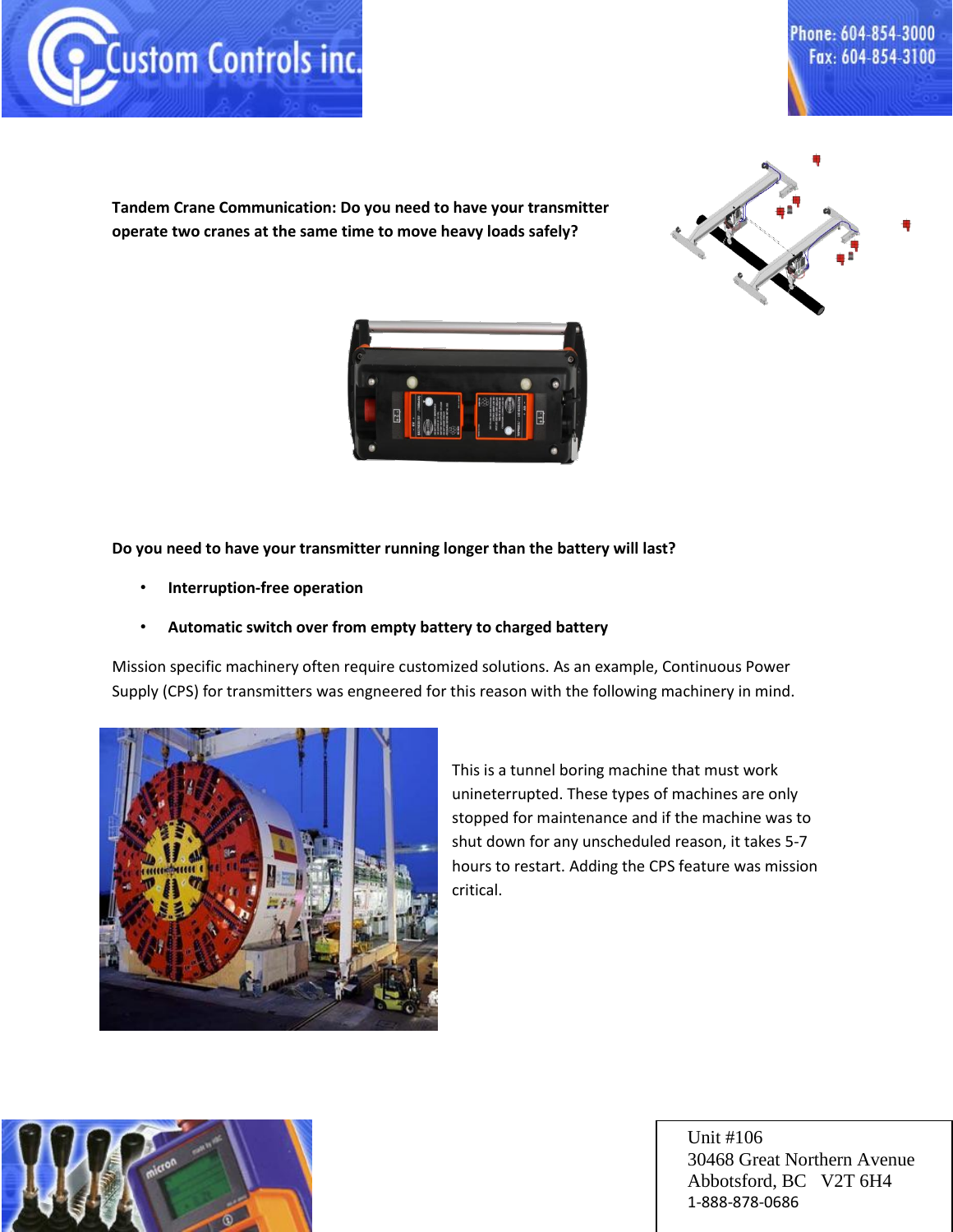

## **Apart from the application specifics you should also take into account your operating environment.**

#### **Environment**

The environment you work in will dictate important features and/ or options decisions:

-Working in the dark will require lights to see the transmitter controls.

-Hazardous applications will require more robust solution: EXPLOSIVE, High Voltage…etc.

**Explosion proof** environments are strictly regulated by different bodies and we are constantly working to qualify our products to the different standards around the world and in order to do so, are constantly improving our systems.

**High Voltage:** if your people work on or near power lines. Sometimes they maybe hooking themselves into live lines to repair them.

- **Up to 500KV Liveline applications**
- **Electromagnetic interfearence**
- **Reliability**

-Working on livelines means that the machine has to be at the same potential or voltage as the power line that the crew is working on, it literally means hooking themselves into a line that may carry up to 500KV.

It is something quite amazing to see. As the hook is moved closer to the power line a lightning bolt jumps from the wire to the hook completing the circuit. At this point is safe for the crew to now work on the line.

**The challenge for a radio system** is the strong electromagnetic field that is created at the moment of "hooking" which interferes with the signal transmission potentially knocking it out.



This is where experience and various proven technological solutions come into play.

• Fail safe stop circuit technology